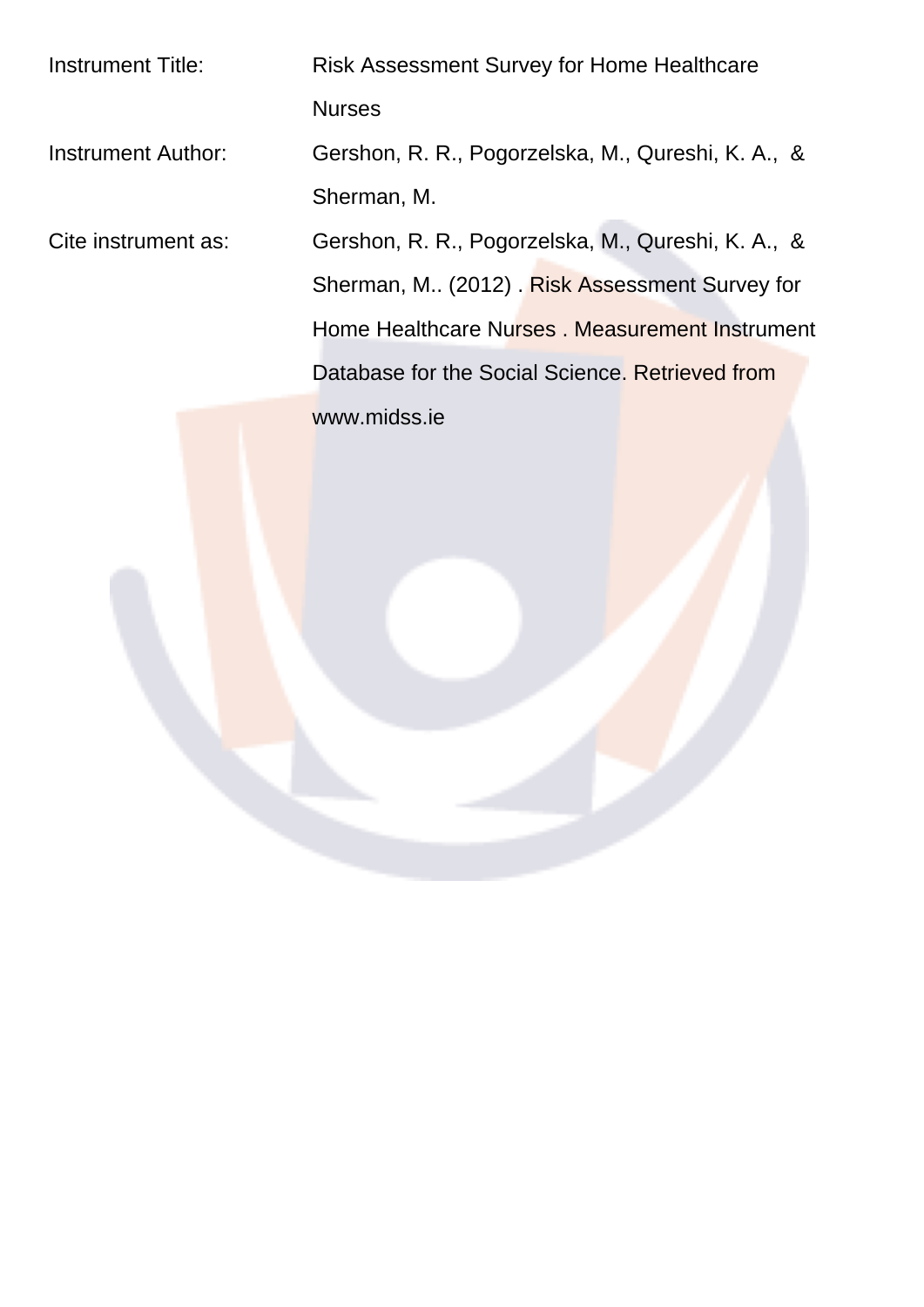Confidential Code Number:

### **RISK ASSESSMENT SURVEY FOR REGISTERED NURSES, 2002**

**Thank you for completing this confidential questionnaire.** 

|      | <b>SECTION 1: DEMOGRAPHICS &amp; WORK INFORMATION</b>                                                                                                                                                                                                                                                                                                                                                                                                                                                                               |
|------|-------------------------------------------------------------------------------------------------------------------------------------------------------------------------------------------------------------------------------------------------------------------------------------------------------------------------------------------------------------------------------------------------------------------------------------------------------------------------------------------------------------------------------------|
| (1)  | $\Box$ <sup>1</sup> Male $\Box$ <sup>2</sup> Female                                                                                                                                                                                                                                                                                                                                                                                                                                                                                 |
| (2)  | How old are you?<br>$(\# \text{ years})$                                                                                                                                                                                                                                                                                                                                                                                                                                                                                            |
| (3)  | What is your highest educational                                                                                                                                                                                                                                                                                                                                                                                                                                                                                                    |
| (4)  | What is your professional license (check all that apply)?<br>$\Box$ <sup>1</sup> RN $\Box$ <sup>2</sup> NP $\Box$ <sup>3</sup> Other                                                                                                                                                                                                                                                                                                                                                                                                |
| (5)  | How many years have you worked as an RN?<br><u>and the community of the community of the community of the community of the community of the community of the community of the community of the community of the community of the community of the community of the community</u><br>$(\# \text{ years})$                                                                                                                                                                                                                            |
| (6)  | How many years have you worked in healthcare?<br>$(\# \text{ years})$                                                                                                                                                                                                                                                                                                                                                                                                                                                               |
| (7)  |                                                                                                                                                                                                                                                                                                                                                                                                                                                                                                                                     |
| (8)  | How many years have you had "hands-on" patient contact?<br>$(\# \text{ years})$                                                                                                                                                                                                                                                                                                                                                                                                                                                     |
| (9)  | Regarding your primary job responsibility, fill in about how many hours a week you do the following:                                                                                                                                                                                                                                                                                                                                                                                                                                |
|      | $\Box$ <sup>1</sup> Administration<br>13 Hands-on patient care<br>$\Box$ <sup>2</sup> Education and training $\Box$<br>$\Box$ <sup>4</sup> Other (please specify) $\Box$                                                                                                                                                                                                                                                                                                                                                            |
| (10) | What is your current work setting?                                                                                                                                                                                                                                                                                                                                                                                                                                                                                                  |
|      | Doctors office<br>Infection control<br>$\Box$ 1<br>$\Box$ 7<br>$\Box$ <sup>12</sup> State institution (i.e.<br>$\Box$ <sup>8</sup> Long term care facility<br><b>Greene Correctional</b><br>$\Box$ <sup>2</sup> Group home<br>$\Box$ <sup>3</sup><br><b>HMO</b><br>$\Box$ <sup>9</sup> Out-patient clinic<br>Facility)<br>10 Public health department<br>$\Box$ 4<br>Home health care<br>13 Surgical center<br>Hospital (Dept.<br>$\Box$ <sup>11</sup> Private practice<br>$14$ Other<br>$\square$ 5<br>Employee health<br>$\Box$ 6 |
| (11) | How long have you worked in your present facility?<br>$(\# \text{ years})$                                                                                                                                                                                                                                                                                                                                                                                                                                                          |
| (12) | Approximately how many people work at your facility?                                                                                                                                                                                                                                                                                                                                                                                                                                                                                |
|      | $\Box$ <sup>1</sup> less than 10<br>$\square$ <sup>5</sup> 41-50<br>□7 101-1000<br>$\Box$ 3 21-30<br>$\Box$ 4 31-40<br>$2^2$ 11-20<br>$\Box$ 6 51-100<br>$\Box$ <sup>8</sup> More than 1,000                                                                                                                                                                                                                                                                                                                                        |
| (13) | $\Box$ 1 Yes $\Box$ 2 No $\Box$ 3 N/A                                                                                                                                                                                                                                                                                                                                                                                                                                                                                               |
| (14) | Is your facility affiliated with a medical center?<br>$\Box$ <sup>1</sup> Yes<br>$\Box$ 2 No<br>$\Box$ <sup>3</sup> N/A                                                                                                                                                                                                                                                                                                                                                                                                             |
| (15) | In general, how many patients are you personally responsible for (i.e., provide<br>care to) in a typical work day? (fill in N/A if not applicable) $\dots\dots\dots\dots$                                                                                                                                                                                                                                                                                                                                                           |
| (16) |                                                                                                                                                                                                                                                                                                                                                                                                                                                                                                                                     |
| (17) |                                                                                                                                                                                                                                                                                                                                                                                                                                                                                                                                     |
| (18) | How many over-time hours do you typically work each week?                                                                                                                                                                                                                                                                                                                                                                                                                                                                           |
| (19) | $\Box$ <sup>1</sup> Yes<br>$\square$ <sup>2</sup> No                                                                                                                                                                                                                                                                                                                                                                                                                                                                                |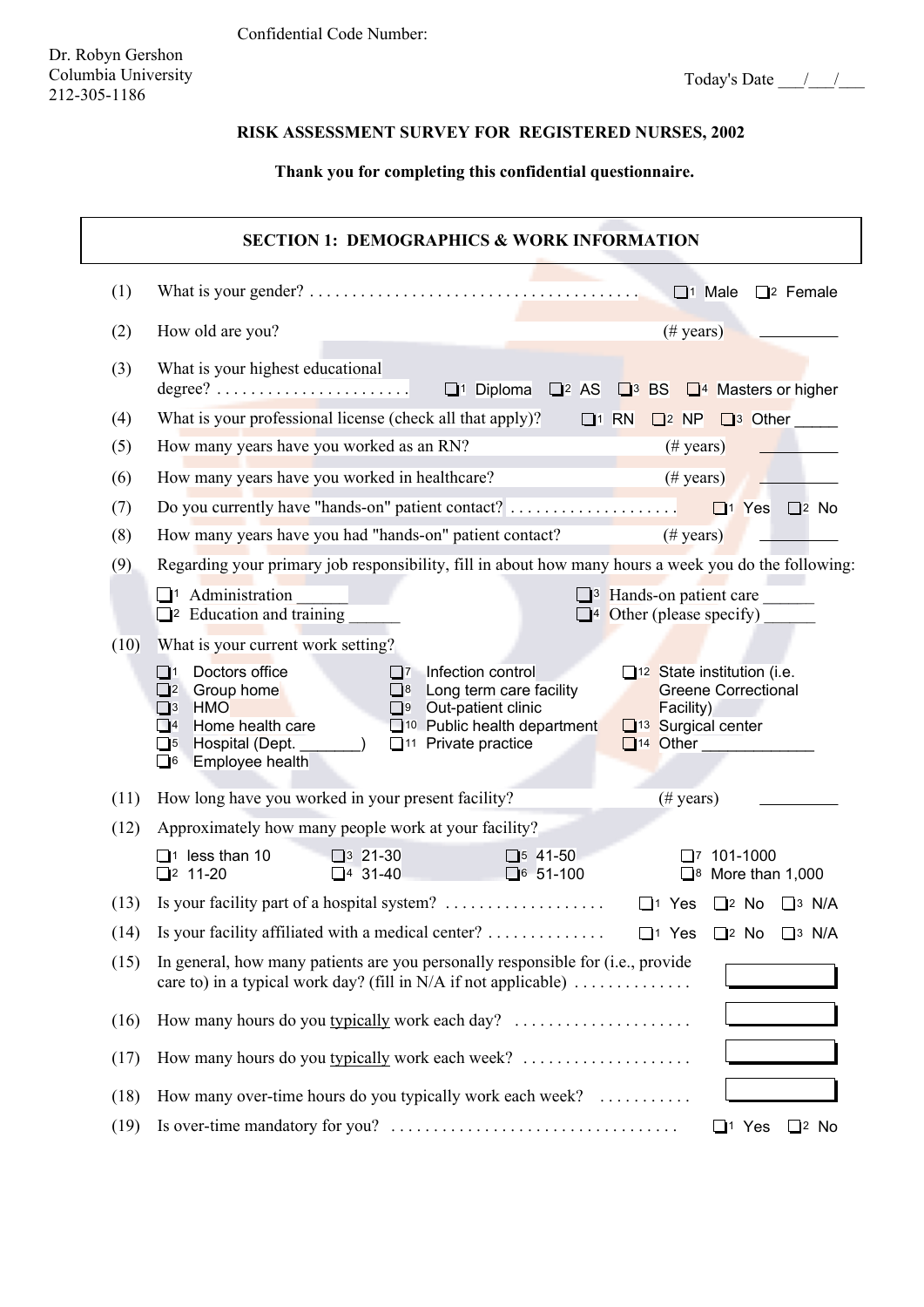| (20) | In your daily activities, do you: (please check all that apply)                                                                                                                                                                                                                                          |                                                                                                                                                                                                                                                                  |
|------|----------------------------------------------------------------------------------------------------------------------------------------------------------------------------------------------------------------------------------------------------------------------------------------------------------|------------------------------------------------------------------------------------------------------------------------------------------------------------------------------------------------------------------------------------------------------------------|
|      | $\Box$ <sup>1</sup> Assist with daily living activities (i.e.,<br>feeding, bathing, grooming)<br>$\Box$ <sup>2</sup> Change or dispose of sharps containers<br>$\square$ <sup>3</sup> Clean-up contaminated spills<br>$\Box$ <sup>4</sup> Dispose of contaminated waste<br>5 Management of bodily fluids | $\Box$ <sup>6</sup> Manipulate and manage drainage tubes<br>□7 Provide dressing changes, wound care<br>$\Box$ <sup>8</sup> Use needles or other sharps<br>$\Box$ <sup>9</sup> Perform administrative work in an office<br>$\Box$ <sup>10</sup> None of the above |
| (21) | If you use needles in your daily work activities, for what purpose do you use needles (please check<br>all that apply)?                                                                                                                                                                                  |                                                                                                                                                                                                                                                                  |
|      | $\Box$ <sup>1</sup> Aspirate fluids<br>$\Box$ <sup>3</sup> Injection<br>$\Box$ <sup>4</sup> IV insertion<br>$\Box$ <sub>2</sub> Draw blood                                                                                                                                                               | $\Box$ <sup>5</sup> Suturing<br>$\Box$ 6 Other                                                                                                                                                                                                                   |
| (22) | On a average day, please fill in how many of the following procedures you perform?                                                                                                                                                                                                                       |                                                                                                                                                                                                                                                                  |
|      | $\Box$ <sup>2</sup> Draw blood<br>$\Box$ <sup>3</sup> Give injections<br>$\Box$ <sup>4</sup> Management of bodily fluids                                                                                                                                                                                 | $\Box$ <sup>5</sup> Start IVs<br>□6 Wound/Decubitus care<br>$\Box$ <sup>7</sup> Other procedures with potential for<br>exposure ____                                                                                                                             |
|      | <b>SECTION 2: BLOODBORNE PATHOGENS-RISK FACTORS</b>                                                                                                                                                                                                                                                      |                                                                                                                                                                                                                                                                  |
|      |                                                                                                                                                                                                                                                                                                          |                                                                                                                                                                                                                                                                  |
|      | Please check the appropriate box or fill in the blank                                                                                                                                                                                                                                                    |                                                                                                                                                                                                                                                                  |
| (23) | Did you receive the hepatitis B vaccine?                                                                                                                                                                                                                                                                 |                                                                                                                                                                                                                                                                  |
|      | $\Box$ <sup>1</sup> Yes, I received at least<br>$\Box$ <sup>2</sup> Yes, but I only received<br>three doses, or am in the<br>one or two doses<br>process of completing the<br>B antibody positive<br>series                                                                                              | $\Box$ <sup>4</sup> No, other reason<br>(please specify<br>$\Box$ <sup>5</sup> Don't know<br>$\Box$ <sup>3</sup> No, because I am hepatitis                                                                                                                      |
| (24) | Have you ever had an injury or cut with a sharp at any time during your                                                                                                                                                                                                                                  | $\Box$ <sup>1</sup> Yes $\Box$ <sup>2</sup> No                                                                                                                                                                                                                   |
| (25) | If yes, how many sharps injuries have you had altogether?                                                                                                                                                                                                                                                | $(\#)$                                                                                                                                                                                                                                                           |
| (26) | Have you ever had a needlestick injury or a cut with a blood-contaminated                                                                                                                                                                                                                                | $\Box$ <sup>1</sup> Yes<br>$\Box$ 2 No                                                                                                                                                                                                                           |
| (27) | If yes, how many needlesticks and contaminated cuts altogether have you had                                                                                                                                                                                                                              |                                                                                                                                                                                                                                                                  |

|                                        | <b>EXPERIENCED</b> | <b>ACTUALLY REPORTED</b> |
|----------------------------------------|--------------------|--------------------------|
| Needlestick injuries                   |                    |                          |
| Splashes to eyes or mouth              |                    |                          |
| Contacts with open wounds on your skin |                    |                          |
| Cuts with sharp objects                |                    |                          |
| Blood or body fluids on intact skin    |                    |                          |
|                                        |                    |                          |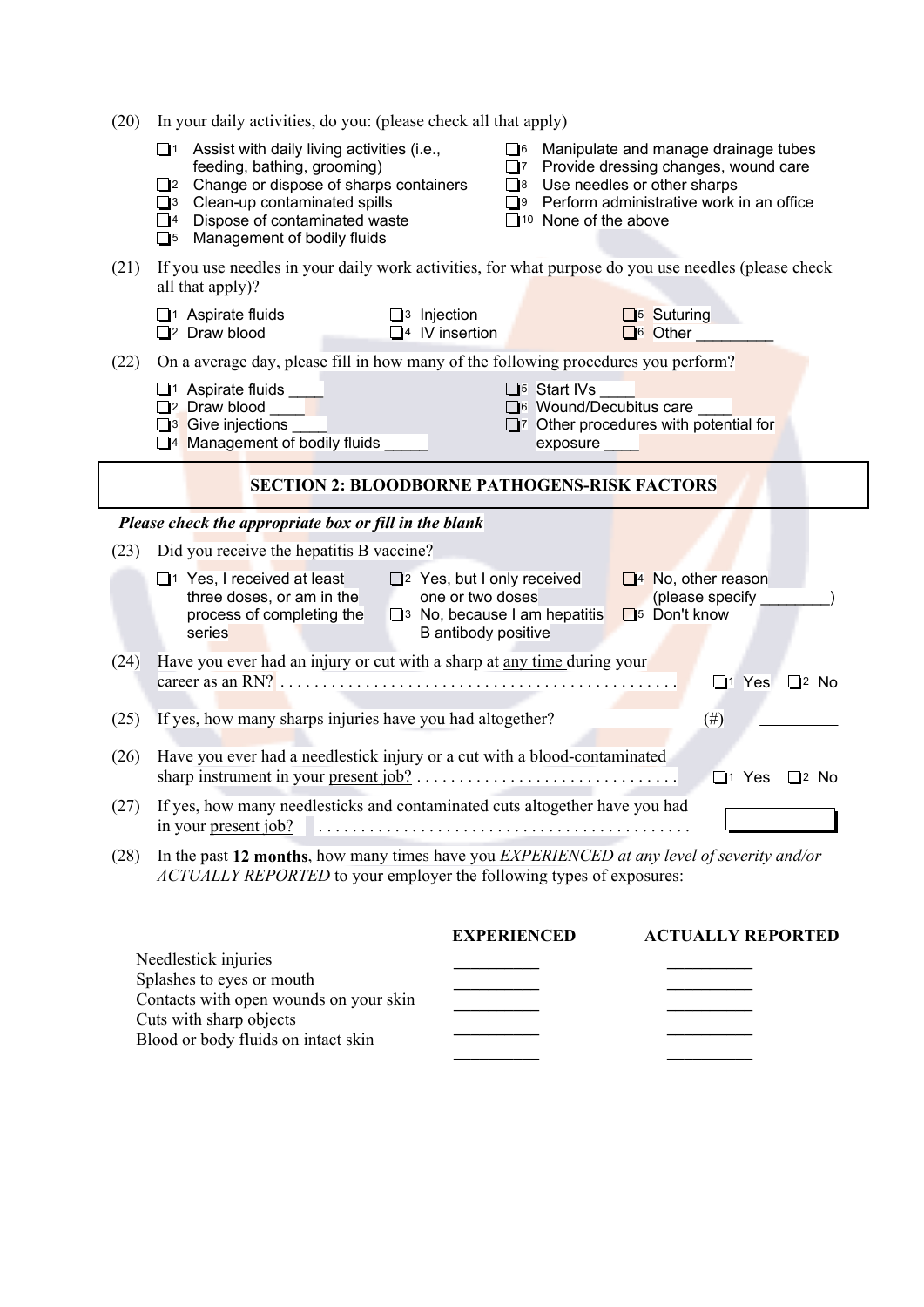#### **SECTION 3: EXPOSURE HISTORY**

*If you recently (i.e., within the past 12 months) experienced a blood/body fluid exposure, please fill this section out. If you did not experience an exposure, please skip to section 4.*

| (29) | Did your most recent bloodborne exposure occur through                                                                                                                                                                                                          |
|------|-----------------------------------------------------------------------------------------------------------------------------------------------------------------------------------------------------------------------------------------------------------------|
|      | $\Box$ <sup>4</sup> Skin contact<br>$\Box$ <sup>1</sup> Needlestick injury<br>$\Box$ <sup>2</sup> Splash to the mouth, eyes or nose<br>$\Box$ <sub>5</sub> Other $\Box$<br>$\Box$ <sup>3</sup> Cut with sharp instrument                                        |
| (30) | What type of instrument were you using at the time of your most recent bloodborne exposure?                                                                                                                                                                     |
|      | $\Box$ <sup>1</sup> Blood collection device $\Box$ <sup>4</sup> Scalpel<br>$\Box$ 7 Other<br><sup>2</sup> Hollowbore needles<br>5 Solidbore needles<br>$\Box$ <sup>6</sup> Suture set<br><b>S</b> <sup>3</sup> Phlebotomy device                                |
| (31) | Please check the box that indicates the seriousness of your most recent bloodborne exposure:                                                                                                                                                                    |
|      | $\Box$ <sup>1</sup> Serious- deep wound with hollowbore (contaminated needle)<br>12 Moderate- moderate wound with a contaminated needle<br>3 Not Serious- superficial break in skin<br>No Exposure- clean needle or sharp                                       |
| (32) | Were you using a safety device at the time of your exposure?<br>$\Box$ 1 Yes $\Box$ 2 No                                                                                                                                                                        |
| (33) | If yes, what type of device was it?                                                                                                                                                                                                                             |
|      | $\Box$ <sup>1</sup> Safety butterfly<br>3 Safety phlebotomy<br>5 Retractable needle<br>$\Box$ <sup>2</sup> Safety needle<br>$\Box$ <sup>4</sup> Shielded needle<br>$\Box$ <sup>6</sup> Other                                                                    |
| (34) | If you were using a safety device, did you receive training on how to use the<br>$\Box$ 1 Yes $\Box$ 2 No                                                                                                                                                       |
| (35) | At the time of your most recent exposure, please describe the type of patient care you were<br>providing?                                                                                                                                                       |
|      | 14 Don't recall 12 Emergency care 13 Other 14 Don't recall                                                                                                                                                                                                      |
| (36) | Did you fill out an incident report regarding this exposure? $\ldots$ $\ldots$ $\ldots$ $\Box$ <sup>1</sup> Yes $\Box$ <sup>2</sup> No                                                                                                                          |
| (37) | If not, why not?                                                                                                                                                                                                                                                |
|      |                                                                                                                                                                                                                                                                 |
| (38) | Please indicate factors that contributed to your most recent exposure (please check all that apply):                                                                                                                                                            |
|      | $\Box$ 7 Needle left within linens, trash or other<br>$\Box$ <sup>1</sup> Caused through actions of co-worker<br>$\Box$ <sup>2</sup> Device not being used for intended<br>unusual location<br>$\Box$ Mo oberne container available<br>$n \cup n \cap n \cap n$ |

- purpose
- **3** During disposal
- $\overline{\Box}$ <sup>4</sup> Equipment design flaw  $\overline{\Box}$ <sup>5</sup> Equipment failure
- 
- $\overline{\Box}$ 6 Recapping needle
- 8 No sharps container available
- 9 No safety needle or device
- $\overline{\Box}$ <sup>10</sup> Overfilled sharps container
- $\overline{\Box}$ 11 Patient caused
- $\overline{\Box}$ 12 Safety needle device failed
- 13 Other \_\_\_\_\_\_\_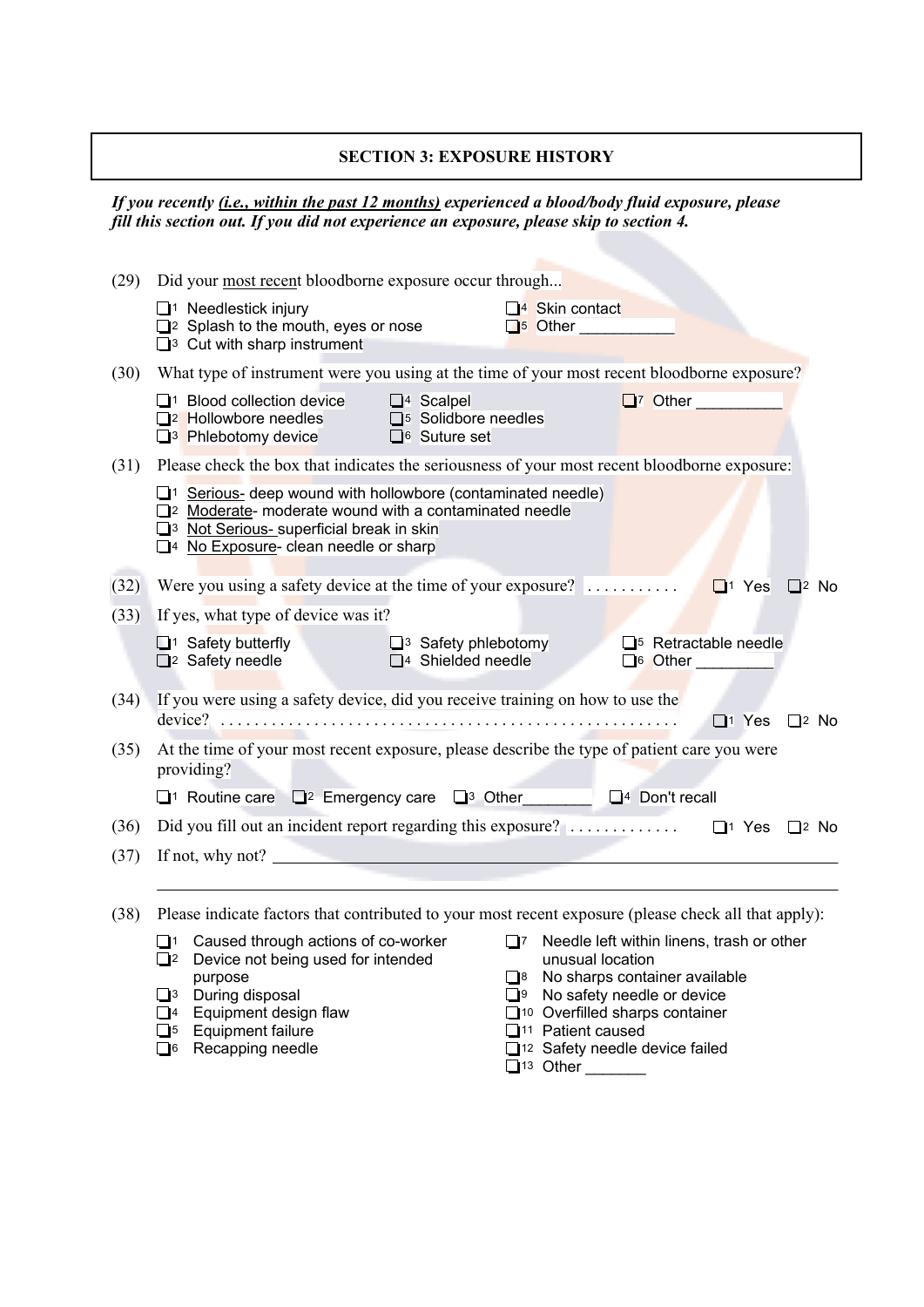| (39) Were you feeling any of the following at the time of your most recent exposure (Check all that |  |
|-----------------------------------------------------------------------------------------------------|--|
| apply)                                                                                              |  |

|      | **FF <i>*JI</i> |                                                                                                                         |          |                                                   |                                                                            |
|------|-----------------|-------------------------------------------------------------------------------------------------------------------------|----------|---------------------------------------------------|----------------------------------------------------------------------------|
|      | $\vert$   2     | $\Box$ <sup>1</sup> Anxiety due to September $\Box$ <sup>5</sup> Emotional exhaustion<br>11th<br>Anxiety due to anthrax |          | <sup>6</sup> Inexperienced<br>7 Overworked        | $\Box$ <sup>11</sup> Stressed about personal<br>matters<br>$\Box$ 12 Tired |
|      |                 | attacks<br>$\Box$ 3 Calm                                                                                                | $\Box$ 9 | $\Box$ <sup>8</sup> Physical exhaustion<br>Rushed | 13 Confident/Comfortable<br>$\Box$ 14 Other                                |
|      |                 | 14 Distracted                                                                                                           |          | 10 Stressed about work                            |                                                                            |
| (40) |                 | In your own words, please briefly describe how your most recent exposure happened.                                      |          |                                                   |                                                                            |
|      |                 |                                                                                                                         |          |                                                   |                                                                            |
| (41) |                 | What do you think could have prevented your exposure?                                                                   |          |                                                   |                                                                            |
| (42) | control?        | How many hours of training would you say you received in the past 12 months on infection                                |          |                                                   |                                                                            |
|      |                 | <b>1</b> None $\Box$ 2 15 minutes $\Box$ 3 30 minutes $\Box$ 4 1 hour $\Box$ 5 2 or more hours                          |          |                                                   |                                                                            |
|      |                 |                                                                                                                         |          | <b>SECTION 4: STANDARD PRECAUTIONS</b>            |                                                                            |
|      |                 | If any of these practices do not apply to you, please check "not applicable."                                           |          |                                                   |                                                                            |

|      |                                                                                                                                                    | Never     | Rarely         | Sometimes      | Often               | <b>Always</b>              | Not<br>applicable |
|------|----------------------------------------------------------------------------------------------------------------------------------------------------|-----------|----------------|----------------|---------------------|----------------------------|-------------------|
| (43) | Dispose of sharp objects into<br>a sharps container $\dots \dots$                                                                                  | $\Box$ 1  | $\Box$ 2       | $\Box$ 3       | $\Box$ 4            | $\Box$ 5                   | $\Box$ 6          |
| (44) | <b>Follow Standard Precautions</b><br>with all patients regardless of<br>their diagnosis                                                           | <b>11</b> | $\Box$ 2       | $\Box$ 3       | $\Box$ <sup>4</sup> | $\overline{\phantom{1}}$ 5 | $\Box$ 6          |
| (45) | Wash your hands after<br>removing disposable gloves                                                                                                | ▔ો 1      | $\Box$ 2       | $\Box$ 3       | $\Box$ 4            | $\Box$ 5                   | <b>16</b>         |
| (46) | Wear disposable outer<br>garment that is resistant to<br>blood and body fluids<br>whenever there is a chance<br>of soiling your clothes at<br>work | - 11      | $\mathbf{I}$   | $\mathbf{I}$ 3 | $\blacksquare$      | $\overline{\phantom{0}}$ 5 | <b>16</b>         |
| (47) | Wear disposable gloves<br>whenever there is a possible<br>exposure to blood or other<br>body fluids                                                | L 11      | $\Box$ 2       | $\square$ 3    | $\blacksquare$      | $\mathbf{\mathsf{T}}$ 15   | $\blacksquare$    |
| (48) | Wear eye protection<br>whenever there is a<br>possibility of splashes or<br>splatters to your eyes $\dots$                                         |           | $\mathsf{I}^2$ | 3              | $\mathsf{I}4$       | 75                         | - 16              |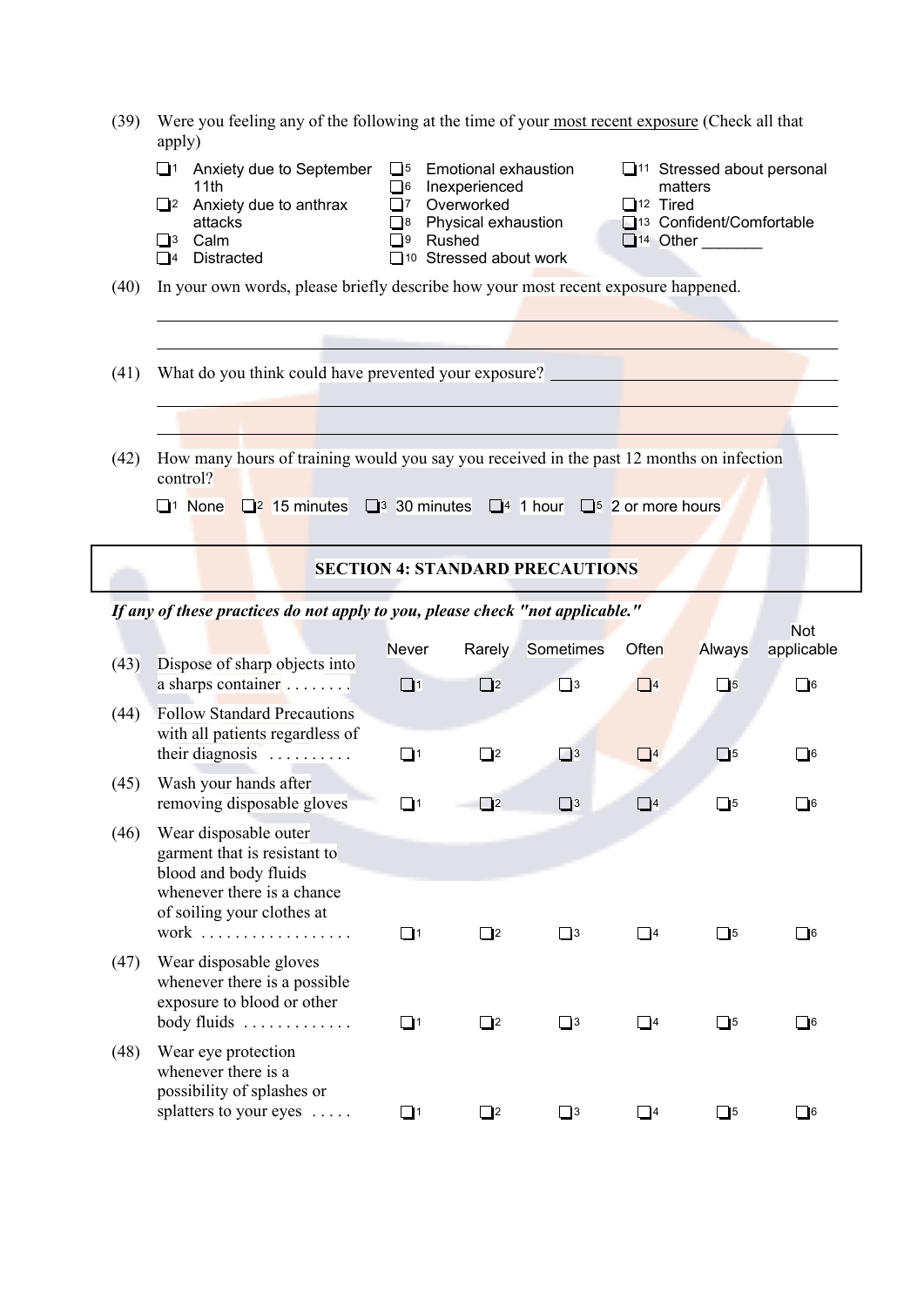| (49) | Promptly dispose of                                                                                 | Never      | Rarely              | Sometimes           | Often     | Always              | Not<br>applicable |  |
|------|-----------------------------------------------------------------------------------------------------|------------|---------------------|---------------------|-----------|---------------------|-------------------|--|
|      | contaminated spills                                                                                 | $\vert$ 11 | $\blacksquare$      | $\Box$ 13           | $\Box$ 4  | $\Box$              | 16                |  |
| (50) | Refrain from eating or<br>drinking while working in<br>areas where possible<br>contamination exists | - 11       | $\blacksquare$      | $\Box$ <sup>3</sup> | $\Box$ 4  | $\Box$ 5            | I 16              |  |
| (51) | Take special caution when<br>using scalpels or other sharp<br>$objects \dots \dots \dots \dots$     | $\Box$ 1   | $\Box$ 2            | $\Box$ <sup>3</sup> | $\Box$ 4  | $\Box$ <sub>5</sub> | $\Box$ 6          |  |
| (52) | Do not recap contaminated<br>$needles \dots \dots \dots \dots \dots$                                | $\Box$ 1   | $\Box$ <sup>2</sup> | $\Box$ <sup>3</sup> | $\Box$ 4  | $\Box$ 5            | $\Box$ 6          |  |
| (53) | Wear when exposed to blood<br>$products$                                                            | $\Box$ 1   | $\Box$ 2            | $\Box$ 3            | $\Box$ 4  | $\Box$ <sup>5</sup> | $\Box$ 6          |  |
| (54) | Treat all materials that have<br>been in contact with patients'<br>body fluids as if they were      |            |                     |                     |           |                     |                   |  |
|      | infectious                                                                                          | $\Box$ 1   | $\Box^2$            | $\Box$ 3            | $\Box$ 14 | $\Box$ 5            | I 16              |  |
|      |                                                                                                     |            |                     |                     |           |                     |                   |  |

### **SECTION 5: EMPLOYEE HEALTH**

# *If any of these practices do not apply to you, please check "not applicable."*

|      | The any of these practices about apply to you, pieuse check not applicable. |           |                 | Don't                       |                |
|------|-----------------------------------------------------------------------------|-----------|-----------------|-----------------------------|----------------|
|      |                                                                             | Yes       | No              | know                        | N/A            |
| (55) | Do you have an employee health nurse or infection control                   | <b>11</b> | $\blacksquare$  | $\Box$ 3                    | $\blacksquare$ |
| (56) | Do you have an employee health nurse or infection control                   | $\Box$ 1  | $\mathbf{I}$    | $\Box$ 3                    | $\blacksquare$ |
| (57) | If not, do you have access to an employee health nurse or                   | - 11      | $\mathbf{r}$    | $\Box$ 3                    | $\blacksquare$ |
| (58) | Does your employer conduct annual medical screenings for                    | - 11      | T <sub>12</sub> | $\Box$ 3                    | $\blacksquare$ |
| (59) | Do you have a clearly written bloodborne pathogens exposure control         | $\Box$ 1  | $\overline{12}$ | $\Box$ 3                    | $\blacksquare$ |
| (60) | Do you receive annual training on blood/body fluid exposure                 | $\Box$ 1  | $\mathbf{I}^2$  | $\Box$ 3                    | $\Box$ 4       |
|      |                                                                             |           |                 |                             |                |
| (61) |                                                                             | $\Box$ 1  | $\Box$ 2        | $\Box$ 3                    | $\Box$ 4       |
| (62) |                                                                             | $\Box$ 1  | $\Box$ 2        | $\Box$ 3                    | $\Box$ 4       |
| (63) |                                                                             | $\Box$ 1  | $\Box$ 2        | $\square$ 3                 | $\Box$ 4       |
| (64) | Does your employer have a system for providing emergency care               | - 11      | $\mathsf{I}2$   | $\overline{\phantom{a}}$ 13 | $\blacksquare$ |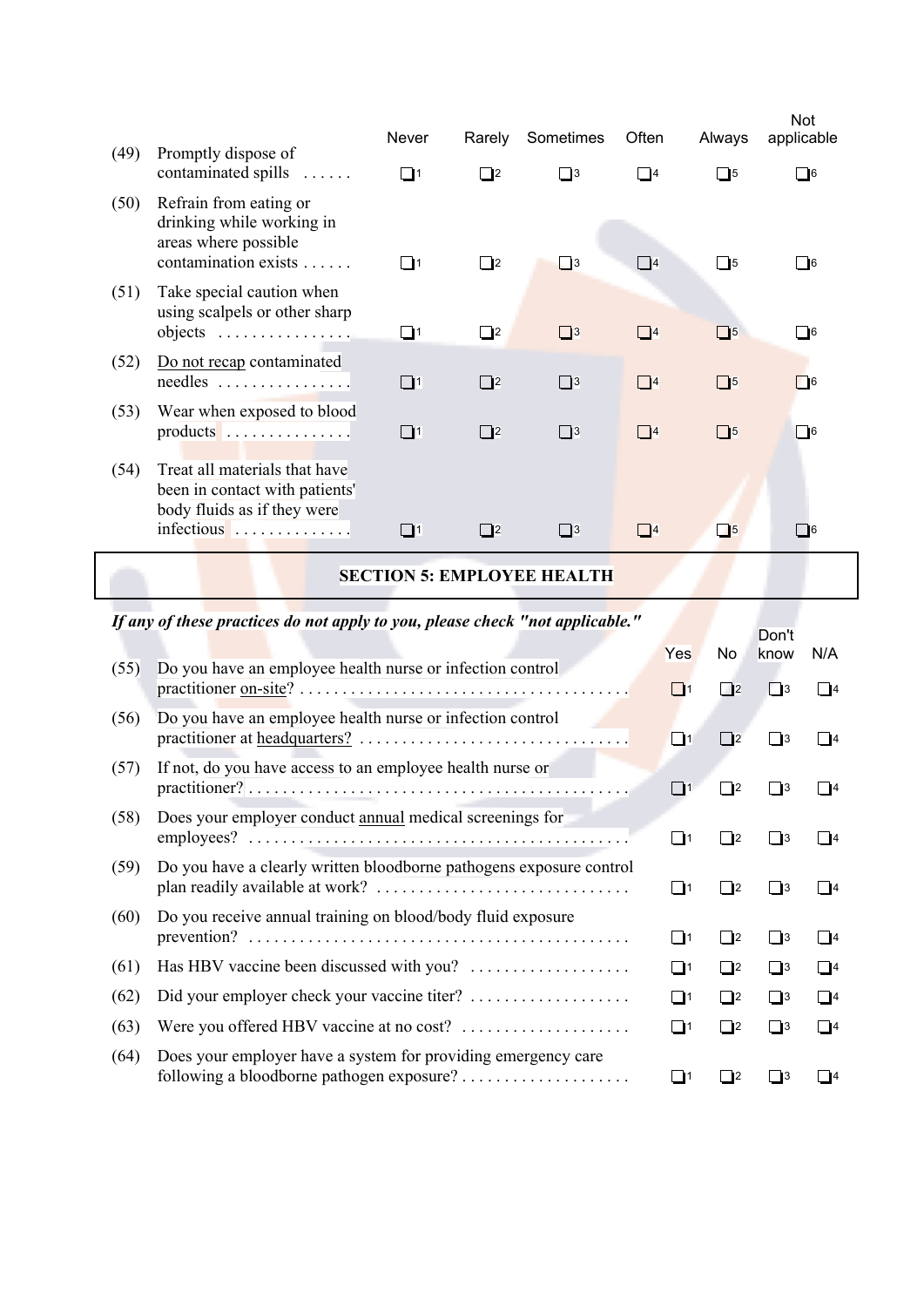| (65) | Does your employer have a written agreement with a regional<br>healthcare provider for emergency care for bloodborne pathogen                                                                                                                                                                                                                                             | Yes      | No                      | Don't<br>know | N/A                    |
|------|---------------------------------------------------------------------------------------------------------------------------------------------------------------------------------------------------------------------------------------------------------------------------------------------------------------------------------------------------------------------------|----------|-------------------------|---------------|------------------------|
|      |                                                                                                                                                                                                                                                                                                                                                                           | $\Box$ 1 | $\Box$ 12               | $\Box$ 3      | Π4                     |
|      | Please check yes or no to the following items:                                                                                                                                                                                                                                                                                                                            |          |                         |               |                        |
| (66) | Regarding bloodborne exposures, where you work, are you encouraged to report all                                                                                                                                                                                                                                                                                          |          |                         | Yes           | No                     |
|      |                                                                                                                                                                                                                                                                                                                                                                           |          |                         | $\Box$ 1      | l 12                   |
| (67) | Regarding bloodborne exposures, where you work, are you encouraged to report only                                                                                                                                                                                                                                                                                         |          |                         | 11            | $\blacksquare$         |
| (68) | Are you reluctant in any way to report exposures?                                                                                                                                                                                                                                                                                                                         |          |                         | - 11          | $\mathsf{I}2$          |
| (69) | If yes, why are you reluctant (check all that apply)?                                                                                                                                                                                                                                                                                                                     |          |                         |               |                        |
|      | $\Box$ <sup>1</sup> Don't know where to report<br>$\Box$ <sup>5</sup> Too busy<br>□ <sup>6</sup> Reporting is too time consuming<br><b>Example 2</b> Don't know what form to use<br>□7 Wanted to keep it confidential<br>$\Box$ <sup>3</sup> Don't know the official protocol to follow<br>$\Box$ <sup>4</sup> Fearful of getting in trouble<br>$\Box$ <sup>8</sup> Other |          |                         |               |                        |
| (70) | Does your employer maintain a sharps injury<br>$\Box$ <sup>2</sup> No $\Box$ <sup>3</sup> Don't know<br>$\Box$ <sup>1</sup> Yes                                                                                                                                                                                                                                           |          |                         |               | $\Box$ 4 N/A           |
| (71) | Does your employer have a safety product<br>$\Box$ <sup>1</sup> Yes<br>2 No 3 Don't know                                                                                                                                                                                                                                                                                  |          |                         |               | $\Box$ 4 N/A           |
| (72) |                                                                                                                                                                                                                                                                                                                                                                           |          | $\Box$ <sup>1</sup> Yes |               | $\Box$ <sup>2</sup> No |

# **SECTION 6: SAFETY EQUIPMENT**

Personally *Please check the availability and your personal use of the following safety devices at your place of work:*

| wvi iv. |                                                       | Personally<br>available | <b>Not</b><br>Available | personally  | <b>Not</b><br>Applicable |
|---------|-------------------------------------------------------|-------------------------|-------------------------|-------------|--------------------------|
|         | <b>Safety Devices</b>                                 | to me                   | to me                   | use         | to my job                |
| (73)    | Safety butterfly needles                              | $\Box$ 1                | $\Box$ <sup>2</sup>     | $\Box$ 3    | $\Box$ 4                 |
| (74)    | Safety syringes and needles                           | $\Box$ 1                | $\Box$ 2                | $\Box$ 3    | $\Box$ 4                 |
| (75)    | Safety IV needles                                     | $\Box$ 1                | $\Box$ <sup>2</sup>     | $\Box$ 3    | $\Box$ 4                 |
| (76)    | Safety IV therapy systems                             | $\Box$ 1                | $\Box$ 2                | $\Box$ 3    | $\Box$ 4                 |
| (77)    | Safety lancets                                        | $\Box$ 1                | $\Box$ 2                | $\Box$ 3    | $\Box$ 4                 |
| (78)    | Safety scalpels $\dots \dots \dots \dots \dots \dots$ | $\Box$ 1                | $\Box$ 2                | $\Box$ 3    | $\Box$ 4                 |
| (79)    | Safety tuberculin needles                             | 11                      | $\Box$ 2                | $\Box$ 3    | $\Box$ 4                 |
| (80)    | Safety vacutainers                                    | $\Box$ 1                | $\Box$ 2                | $\Box$ 3    | $\Box$ 4                 |
| (81)    | Safety catheter securements                           | $\Box$ 1                | $\Box$ 2                | $\square$ 3 | $\Box$ 4                 |
| (82)    | Safety dialysis equipment                             | $\Box$ 1                | $\Box$ 2                | $\Box$ 3    | $\Box$ 4                 |
| (83)    | Sharps containers                                     | $\Box$ 1                | $\Box$ 2                | $\Box$ 3    | $\Box$ 4                 |
| (84)    | Medical waste containers                              | $\Box$ 1                | $\Box$ 2                | $\Box$ 3    | $\Box$ 4                 |
| (85)    | Medical waste red bags                                | □1                      | $\Box$ 2                | $\Box$ 3    | $\blacksquare$           |
|         |                                                       |                         |                         |             |                          |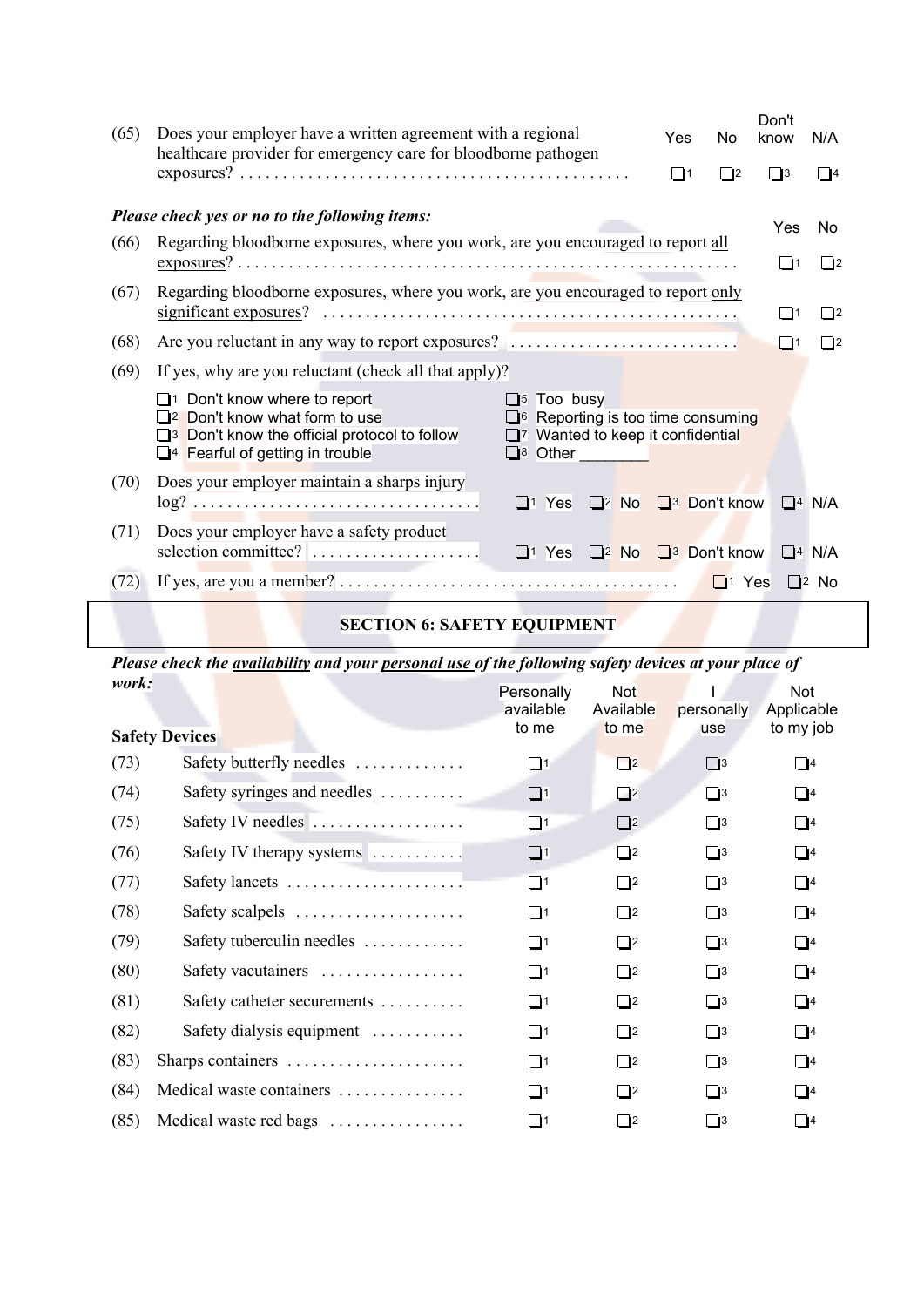|      |                                                                                                                                                                                 | Personally<br>available<br>to me                                                                         | Not<br>Available<br>to me                                                                    | personally<br>use                                                                 | <b>Not</b><br>Applicable<br>to my job |
|------|---------------------------------------------------------------------------------------------------------------------------------------------------------------------------------|----------------------------------------------------------------------------------------------------------|----------------------------------------------------------------------------------------------|-----------------------------------------------------------------------------------|---------------------------------------|
| (86) | Latex-free disposable gloves                                                                                                                                                    | $\Box$ 1                                                                                                 | $\Box$ 2                                                                                     | $\Box$ 3                                                                          | $\Box$ 4                              |
| (87) | Powder-free disposable gloves                                                                                                                                                   | $\Box$ 1                                                                                                 | $\Box$ 2                                                                                     | $\Box$ 3                                                                          | $\Box$ 4                              |
| (88) | Both powder & latex-free disposable gloves                                                                                                                                      | $\Box$ 1                                                                                                 | $\Box$ 2                                                                                     | $\Box$ 3                                                                          | $\Box$ 4                              |
| (89) | Face shields                                                                                                                                                                    | $\Box$ 1                                                                                                 | $\Box$ 2                                                                                     | $\Box$ 3                                                                          | $\Box$ 4                              |
| (90) | Eye goggles $\dots\dots\dots\dots\dots\dots\dots\dots\dots\dots$                                                                                                                | $\Box$ 1                                                                                                 | $\Box$ <sup>2</sup>                                                                          | $\Box$ <sup>3</sup>                                                               | ∐4                                    |
| (91) |                                                                                                                                                                                 | $\Box$ 1                                                                                                 | $\Box$ <sup>2</sup>                                                                          | $\Box$ <sup>3</sup>                                                               | $\Box$ 4                              |
| (92) | Barrier gowns                                                                                                                                                                   | $\Box$ 1                                                                                                 | $\Box$ <sup>2</sup>                                                                          | $\Box$ <sup>3</sup>                                                               | $\Box$ 4                              |
| (93) | If any of the above are available, yet you do not use them, why not?                                                                                                            |                                                                                                          |                                                                                              |                                                                                   |                                       |
|      | <b>SECTION 7: POST-EXPOSURE MANAGEMENT</b>                                                                                                                                      |                                                                                                          |                                                                                              |                                                                                   |                                       |
|      | If you experienced a blood/body fluid exposure within the past 12 months, please<br>complete this section regarding your most recent exposure.                                  |                                                                                                          |                                                                                              | Yes                                                                               | <b>No</b><br>N/A                      |
| (94) |                                                                                                                                                                                 |                                                                                                          |                                                                                              | $\Box$ 1                                                                          | $\Box$ 2<br>$\Box$ 3                  |
| (95) | Were you seen by a health care<br>professional within                                                                                                                           | $\Box$ <sup>1</sup> 2 hours or less $\Box$ <sup>2</sup> More than 2 hours $\Box$ <sup>3</sup> Not at all |                                                                                              |                                                                                   |                                       |
| (96) | If not within 2 hours, why not?                                                                                                                                                 |                                                                                                          |                                                                                              |                                                                                   |                                       |
|      | $\Box$ <sup>1</sup> No healthcare professional available<br>$\Box$ <sup>2</sup> I did not think it was medically necessary<br>$\Box$ <sup>3</sup> I could not get a replacement |                                                                                                          | $\Box$ <sup>4</sup> I did not know I should go<br>$\Box$ <sup>5</sup> Other (please specify) |                                                                                   |                                       |
|      |                                                                                                                                                                                 |                                                                                                          |                                                                                              | Yes                                                                               | N/A<br>No                             |
| (97) | If you received post-exposure care, did it include counseling regarding your                                                                                                    |                                                                                                          |                                                                                              | $\Box$ 1                                                                          | $\Box$ 2<br>$\Box$ 3                  |
| (98) | Were you offered post-exposure prophylaxsis (PEP) for HIV?                                                                                                                      |                                                                                                          |                                                                                              | __]1                                                                              | $\vert$ 12<br>$\Box$ 3                |
| (99) | If offered, did you accept/receive post-exposure prophylaxsis (PEP) for HIV?                                                                                                    |                                                                                                          |                                                                                              | $\Box$ 1                                                                          | $\Box$ 3<br>$\Box$ 2                  |
|      | $(100)$ If not, why not?                                                                                                                                                        |                                                                                                          |                                                                                              |                                                                                   |                                       |
|      | (101) If you received post-exposure prohylaxis for HIV, did<br>you have side effects?                                                                                           |                                                                                                          |                                                                                              | $\Box$ <sup>1</sup> Yes $\Box$ <sup>2</sup> No $\Box$ <sup>3</sup> Not Applicable |                                       |
|      | (102) If you received post-exposure prophylaxsis (PEP) did                                                                                                                      |                                                                                                          |                                                                                              | $\Box$ <sup>1</sup> Yes $\Box$ <sup>2</sup> No $\Box$ <sup>3</sup> Not Applicable |                                       |
|      | (103) Were you referred to an HIV specialist to manage your<br>post-exposure care?                                                                                              |                                                                                                          | $\Box$ <sup>1</sup> Yes<br>$\Box$ 2 No                                                       |                                                                                   | □ Not Applicable                      |
|      | (104) At the time of your exposure, did you receive any                                                                                                                         |                                                                                                          |                                                                                              |                                                                                   |                                       |

written information explaining post-exposure

treatment? . . . . . . . . . . . . . . . . . . . . . . . . . . . . . . . . . . . <sup>1</sup> Yes <sup>2</sup> No <sup>3</sup> Not Applicable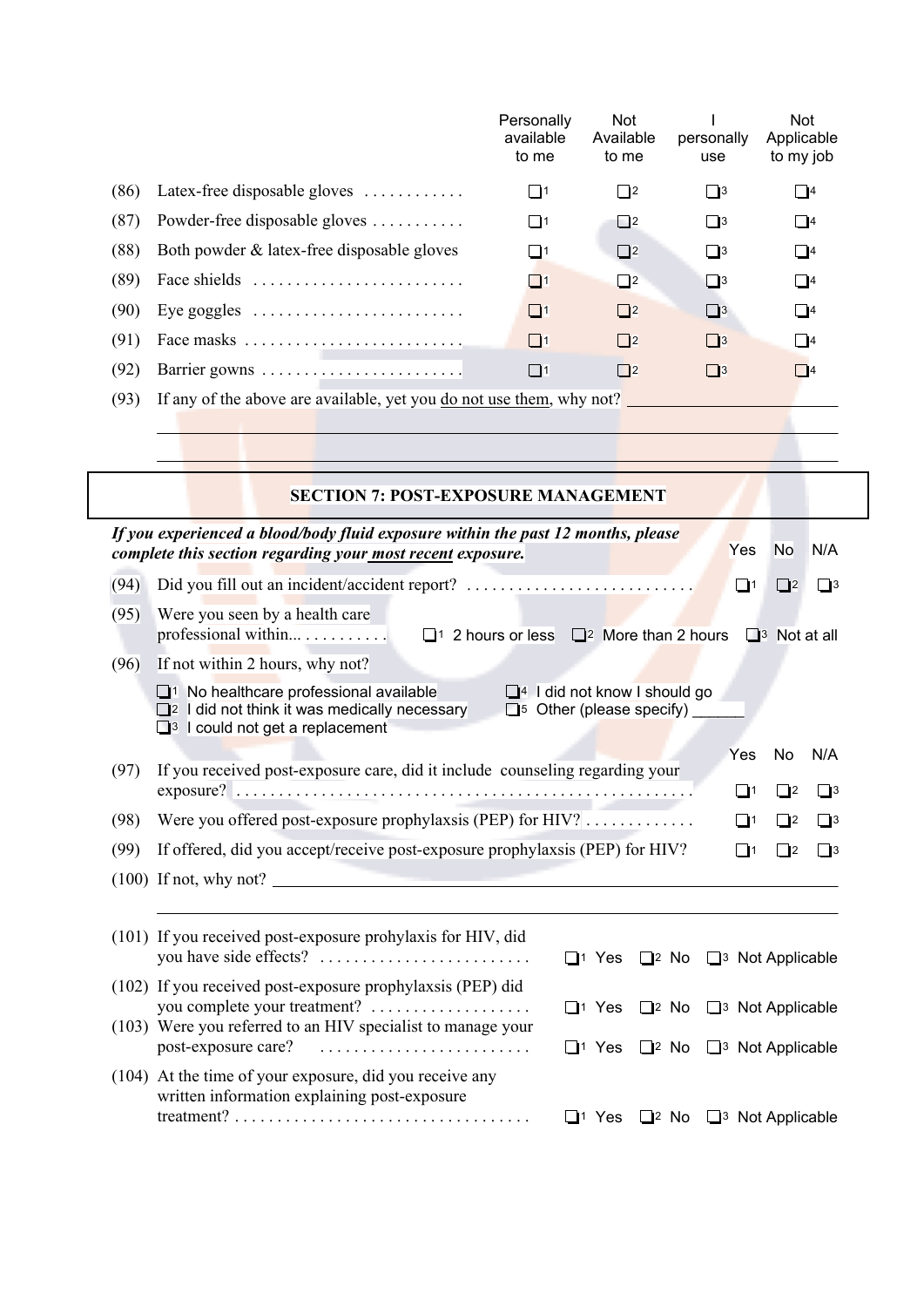|                                  | (105) Did you lose time from work because of the exposure?                                                                                                                                        |                 |                      | □ <sup>1</sup> Yes □ <sup>2</sup> No □ <sup>3</sup> Not Applicable |                      |                         |  |
|----------------------------------|---------------------------------------------------------------------------------------------------------------------------------------------------------------------------------------------------|-----------------|----------------------|--------------------------------------------------------------------|----------------------|-------------------------|--|
|                                  |                                                                                                                                                                                                   |                 |                      |                                                                    |                      |                         |  |
|                                  | (107) Did workers' compensation pay for your medical expenses related to your exposure                                                                                                            |                 |                      |                                                                    |                      |                         |  |
|                                  | $\Box$ <sup>1</sup> Yes $\Box$ <sup>2</sup> No                                                                                                                                                    |                 |                      |                                                                    |                      |                         |  |
|                                  | (108) If you received any post-exposure care, how<br>would you rate the overall experience?<br>$\Box$ <sup>1</sup> Excellent<br>$\Box$ <sup>2</sup> Good<br>$\Box$ <sup>3</sup> Fair<br>∣ l4 Poor |                 |                      |                                                                    |                      |                         |  |
|                                  | (109) Did you receive training on how to report an exposure when you<br>$\Box$ <sup>1</sup> Yes<br>$\Box$ <sup>2</sup> No<br>$\Box$ <sup>3</sup> N/A                                              |                 |                      |                                                                    |                      |                         |  |
|                                  | (110) Have you ever left a job because of a needlestick injury $\dots \dots$                                                                                                                      |                 |                      | $\Box$ <sup>1</sup> Yes                                            | $\Box^2$ No          | $\Box$ <sup>3</sup> N/A |  |
| <b>SECTION 8: SAFETY CLIMATE</b> |                                                                                                                                                                                                   |                 |                      |                                                                    |                      |                         |  |
|                                  | (111) The protection of workers from                                                                                                                                                              | Strongly        |                      |                                                                    |                      | Strongly                |  |
|                                  | occupational exposures to<br>HIV/HBV/HCV is a high priority with                                                                                                                                  | <b>Disagree</b> | Disagree             | Neutral                                                            | Agree                | Agree                   |  |
|                                  | management where I work                                                                                                                                                                           | $\Box$ 1        | $\Box$ 2             | $\Box$ 3                                                           | $\Box$ 4             | $\square$ 5             |  |
|                                  | (112) On my unit, all reasonable steps are<br>taken to minimize hazardous job tasks                                                                                                               |                 |                      |                                                                    |                      |                         |  |
|                                  | and procedures                                                                                                                                                                                    | $\Box$ 1        | $\Box$ 2             | $\Box$ 3                                                           | $\Box$ 4             | $\square$ 5             |  |
|                                  | (113) Employees are encouraged to become                                                                                                                                                          |                 |                      |                                                                    |                      |                         |  |
|                                  | involved in safety and health matters.                                                                                                                                                            | $\Box$ 1        | $\Box$ <sup>2</sup>  | $\Box$ 3                                                           | $\Box$ 4             | $\Box$ 5                |  |
|                                  | (114) My job duties often interfere with my<br>being able to follow standard                                                                                                                      |                 |                      |                                                                    |                      |                         |  |
|                                  | precautions                                                                                                                                                                                       | $\Box$ 1        | $\Box$ 2             | $\Box$ 3                                                           | $\Box$ 4             | $\square$ 5             |  |
|                                  | $(115)$ I have enough time in my work to<br>always follow Standard Precautions                                                                                                                    | ❏1              | $\Box$ 2             | $\Box$ <sup>3</sup>                                                | ⊔4                   | $\square$ 5             |  |
|                                  | (116) I usually follow Standard Precautions                                                                                                                                                       | ❏1              | $\Box$ 2             | $\Box$ 3                                                           | $\Box$ 14            | $\square$ 5             |  |
|                                  | (117) On my unit, unsafe work practices are                                                                                                                                                       |                 |                      |                                                                    |                      |                         |  |
|                                  | corrected by supervisors                                                                                                                                                                          | $\Box$ 1        | $\Box$ 2             | $\Box$ 3                                                           | $\Box$ 4             | $\square$ 5             |  |
|                                  | (118) My nurse manager often discusses safe<br>work practices                                                                                                                                     |                 |                      |                                                                    |                      |                         |  |
|                                  | (119) I have had the opportunity to be                                                                                                                                                            | $\Box$ 1        | $\Box$ <sup>2</sup>  | $\Box$ 3                                                           | $\Box$ 4             | $\Box$ 5                |  |
|                                  | properly trained to use safe needles                                                                                                                                                              |                 |                      |                                                                    |                      |                         |  |
|                                  | devices so that I can protect myself<br>from exposures                                                                                                                                            | $\Box$ 1        | $\Box$ 2             | $\Box$ 3                                                           | $\Box$ 4             | $\square$ 5             |  |
|                                  | (120) Employees are taught to recognize                                                                                                                                                           |                 |                      |                                                                    |                      |                         |  |
|                                  | potential health hazards at work                                                                                                                                                                  | $\Box$ 1        | $\Box$ 2             | $\Box$ 3                                                           | $\Box$ 4             | $\square$ 5             |  |
|                                  | (121) At my worksite, a copy of the hospital<br>safety manual is available $\dots \dots$                                                                                                          | $\Box$ 1        |                      |                                                                    |                      | $\Box$ 5                |  |
|                                  | $(122)$ My work area is kept clean $\dots\dots\dots$                                                                                                                                              | $\Box$ 1        | $\Box$ 2<br>$\Box$ 2 | $\Box$ <sup>3</sup><br>$\Box$ 3                                    | $\Box$ 4<br>$\Box$ 4 | $\Box$ 5                |  |
|                                  | (123) My work area is adequately staffed                                                                                                                                                          | $\Box$ 1        | $\Box$ 2             | $\Box$ 3                                                           | $\Box$ 4             | $\Box$ 5                |  |
|                                  |                                                                                                                                                                                                   |                 |                      |                                                                    |                      |                         |  |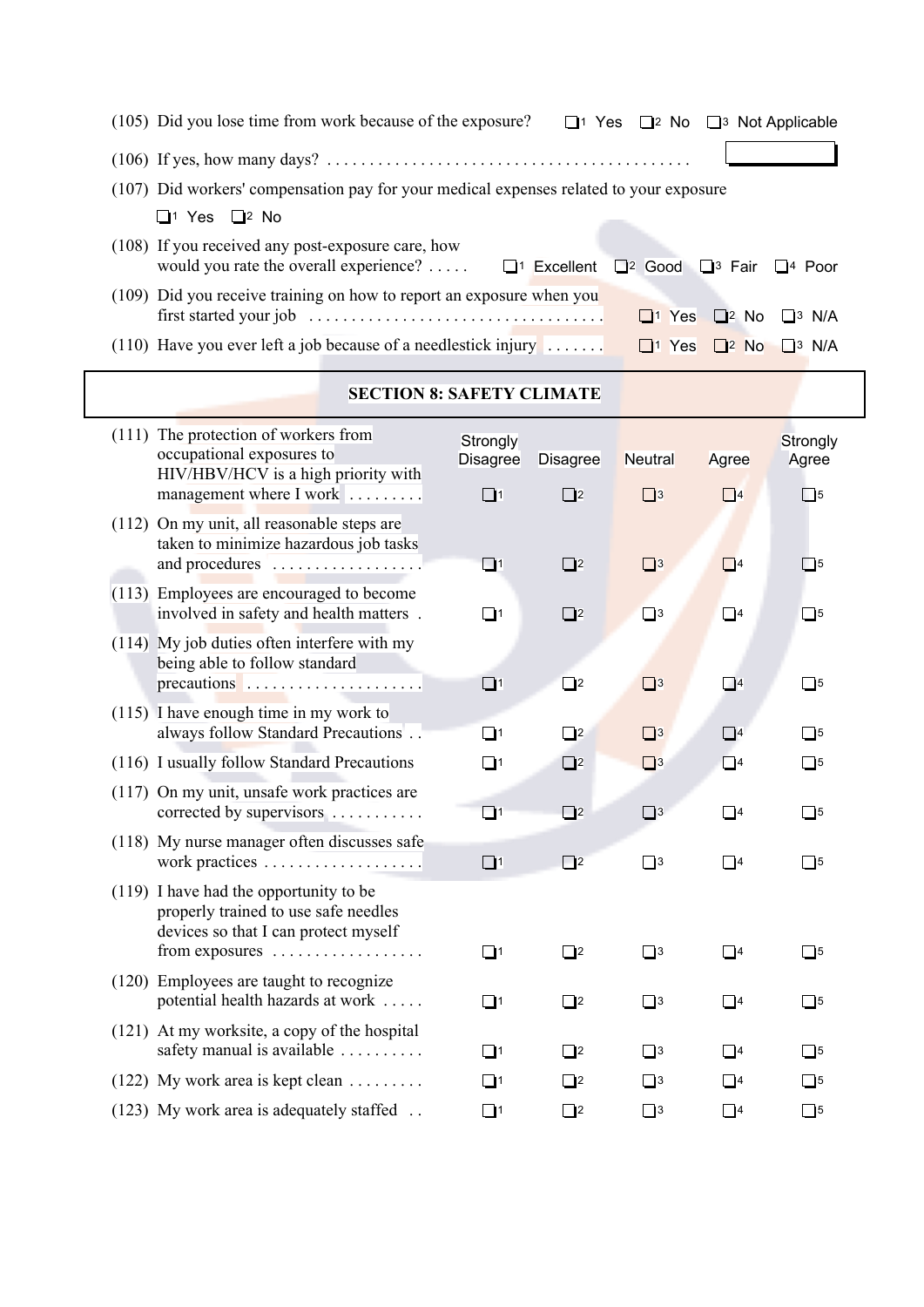|                                                                                                                 | Strongly<br><b>Disagree</b> | <b>Disagree</b> | Neutral             | Agree          | Strongly<br>Agree          |
|-----------------------------------------------------------------------------------------------------------------|-----------------------------|-----------------|---------------------|----------------|----------------------------|
| (124) I am provided with all necessary                                                                          | $\Box$ 1                    | $\Box$ 12       | $\Box$ 13           | $\blacksquare$ | $\mathbf{\overline{15}}$   |
| (125) My work area is not crowded $\dots\dots$                                                                  | 11                          | $\vert$   2     | 13                  | $\blacksquare$ | $\overline{\phantom{0}}$ 5 |
| (126) There is minimal conflict within my<br>$department \dots \dots \dots \dots \dots \dots \dots \dots$       | $\Box$ 1                    | $\Box$ 2        | $\Box$ <sup>3</sup> | $\blacksquare$ | $\blacksquare$             |
| (127) The members of my unit support one                                                                        | $\Box$ 1                    | $\Box$ 2        | $\Box$ 3            | $\blacksquare$ | $\mathbf{I}$               |
| $(128)$ On my unit, there is open<br>communication between nurse<br>management and staff $\dots\dots\dots\dots$ | $\Box$ 1                    | $\Box$ 2        | $ $ $ $ 3           | $\blacksquare$ | $\blacksquare$             |
| (129) A product review board monitors new<br>safety products as they become                                     | $\Box$ 1                    | $\Box$ 2        | $\Box$              | $\blacksquare$ | $\overline{\phantom{1}}$ 5 |
| (130) Nurses who provide patient care are<br>involved in safety product selection.                              | 11                          | $\Box$ 2        | $ $ $ $ 3           | $\blacksquare$ | <b>B</b>                   |
| (131) Overall, I am satisfied with the working<br>conditions of my job $\ldots$                                 | l 11                        | $ $   2         | $ $ $ $ 3           |                | l 15                       |

### **SECTION 8: JOB SATISFACTION**

## *Please indicate how much you agree or disagree with the following statements*

|                                                                        | Strongly<br>Agree | Agree          | <b>Disagree</b> | Strongly<br><b>Disagree</b> |
|------------------------------------------------------------------------|-------------------|----------------|-----------------|-----------------------------|
| $(132)$ My body is here but my mind is elsewhere                       | $\blacksquare$    | $\vert$ 12     | $\vert$ 13      | 14                          |
| $(133)$ I am often distracted at work                                  | - 11              | $\Box$         | $\blacksquare$  | $\vert$ $\vert$ 4           |
| $(134)$ I sometimes "cut corners" at work                              | 11                | $\Box$ 2       | $\blacksquare$  | $\blacksquare$              |
| (135) I often find myself doing one thing but thinking                 |                   |                |                 |                             |
| about another $\ldots, \ldots, \ldots, \ldots, \ldots, \ldots, \ldots$ | $\blacksquare$    | $\vert$ 12     | $\blacksquare$  | $\blacksquare$              |
| $(136)$ I have more than one task to do at a time $\ldots \ldots$      | - 11              | $\blacksquare$ | - 13            | $\blacksquare$              |

## **To what extent are you negatively affected by the following at work:**

|       |                               | Very much      | Moderately     | Very little    | Not at all          |
|-------|-------------------------------|----------------|----------------|----------------|---------------------|
| (137) | Noise                         | - 11           | $\blacksquare$ | I3             | $\Box$ <sup>4</sup> |
| (138) | Temperature                   | $\blacksquare$ | $\blacksquare$ | 13             | $\Box$ 4            |
| (139) | Unpleasant working conditions | - 11           | $\Box$ 2       | 13             | $\Box$ 4            |
| (140) | Overcrowding                  | - 11           | $\blacksquare$ | 13             | $\Box$ 4            |
| (141) | Personal security fears       | - 11           | $\blacksquare$ | 13             | $\blacksquare$      |
| (142) | Worry about infections        | - 11           | $\mathbf{I}$   | $\blacksquare$ | $\mathsf{T}$        |
| (143) | Overworked/exhausted          | - 11           | $\mathsf{I}2$  | - 13           | $\blacksquare$      |